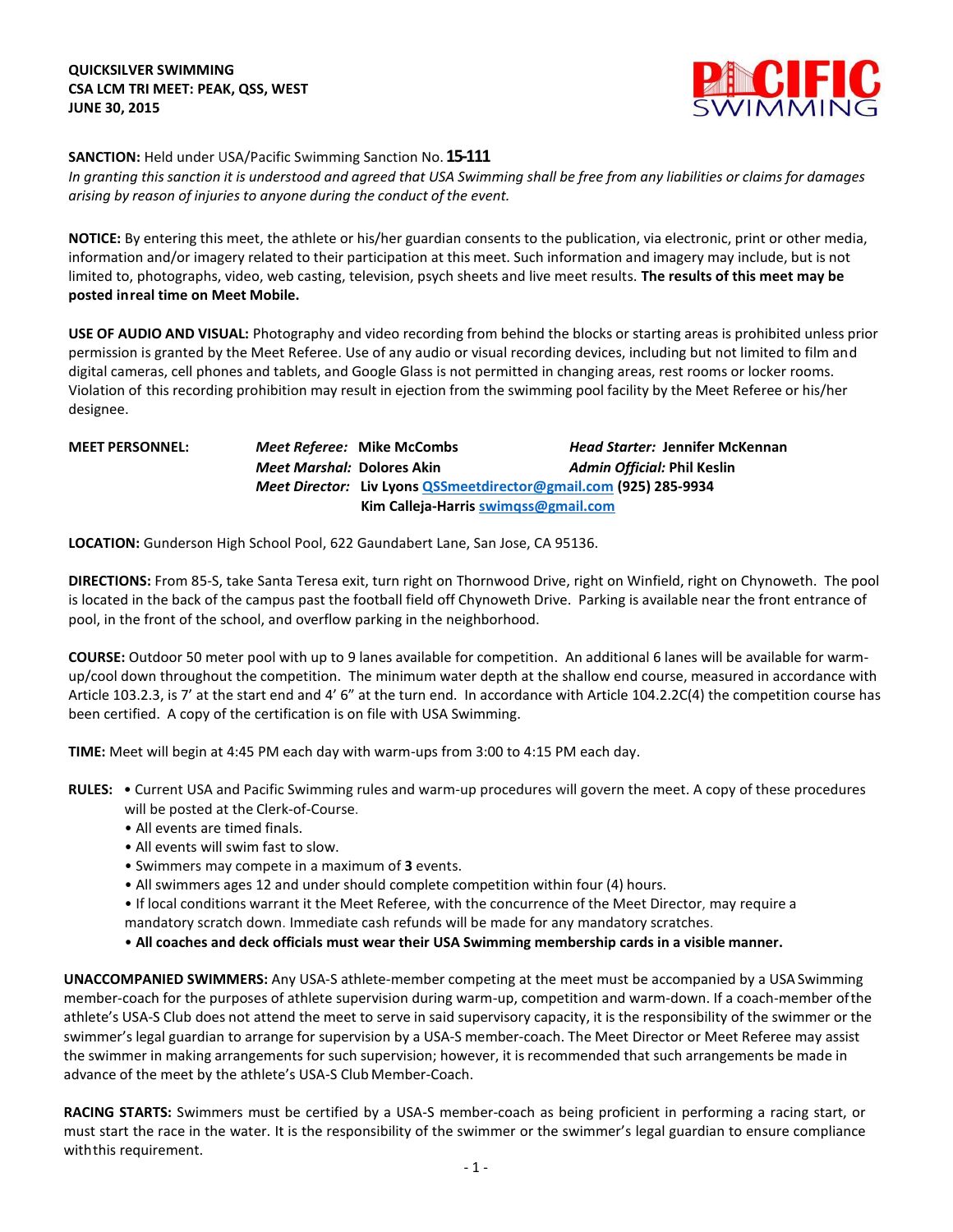**RESTRICTIONS:** • Smoking and the use of other tobacco products is prohibited on the pool deck, in the locker rooms, in spectator seating, or standing areas and in all areas used by swimmers, during the meet and during warm-up periods.

- Sale and use of alcoholic beverages is prohibited in all areas of the meet venue.
- No glass containers are allowed in the meet venue.
- No propane heater is permitted except for snack bar/meet operations.
- All shelters must be properly secured.
- Changing into or out of swimsuits other than in locker rooms or other designated areas is prohibited.

• Destructive devices, to include but not limited to, explosive devices and equipment, firearms (open or concealed), blades, knives, mace, stun guns and blunt objects are strictly prohibited in the swimming facility and its surrounding areas. If observed, the Meet Referee or his/her designee may ask that these devices be stored safely away from the public or removed from the facility. Noncompliance may result in the reporting to law enforcement authorities and ejection from the facility. Law enforcement officers (LEO) are exempt per applicable laws.

- Only Coaches EZ-Ups will be allowed on the pool deck. Set-up is allowed outside the yellow bars of the pool deck, on the bleachers, and in distinguished areas outside the pool gates.
- **ELIGIBILITY:** Swimmers must be current members of USA-S and enter their name and registration number on the meet entry card as they are shown on their Registration Card. If this is not done, it may be difficult to match the swimmer withthe registration and times database. The meet host will check all swimmer registrations against the SWIMS database and if not found to be registered, the Meet Director shall accept the registration at the meet (a \$10 surcharge will be added to the regular registration fee). Duplicate registrations will be refunded bymail.
	- **Entries with "NO TIME" entries will be accepted**.

• Entry times submitted for this meet will be checked against a computer database and may be changed in accordance with Pacific Swimming Entry Time Verification Procedures.

- Disabled swimmers are welcome to attend this meet and should contact the Meet Director or Meet Referee
- regarding any special accommodations on entry times and seeding per Pacific Swimming policy.
- Swimmers 19 years of age and over may compete in the meet for time only, no awards.
- The swimmer's age will be the age of the swimmer on the first day of themeet.
- Meet is open to all qualified swimmers registered with PEAK, WEST or QSS. Swimmers who are unattached, but participating with PEAK, WEST or QSS are eligible to enter the meet.

**TEAM ENTRIES:** Each team must send a SD3 team entry file t[o omlyons@gmail.com](mailto:omlyons@gmail.com) by June 24, 2015.

## **Make check payable to**: **QuickSilver Swimming**

**ENTRY FEES:** \$4.00 per event plus a \$10.00 participation fee per swimmer. Each team must submit a team check.

**CHECK-IN:** The meet will be pre-seeded.

**SCRATCHES:** Any swimmers not reporting for or competing in an individual timed final event that they have checked in for shall not be penalized.

**AWARDS:** No awards.

**ADMISSION:** Free.

**SNACK BAR & HOSPITALITY:** A snack bar may be available. Coaches and working deck officials will be provided snacks.